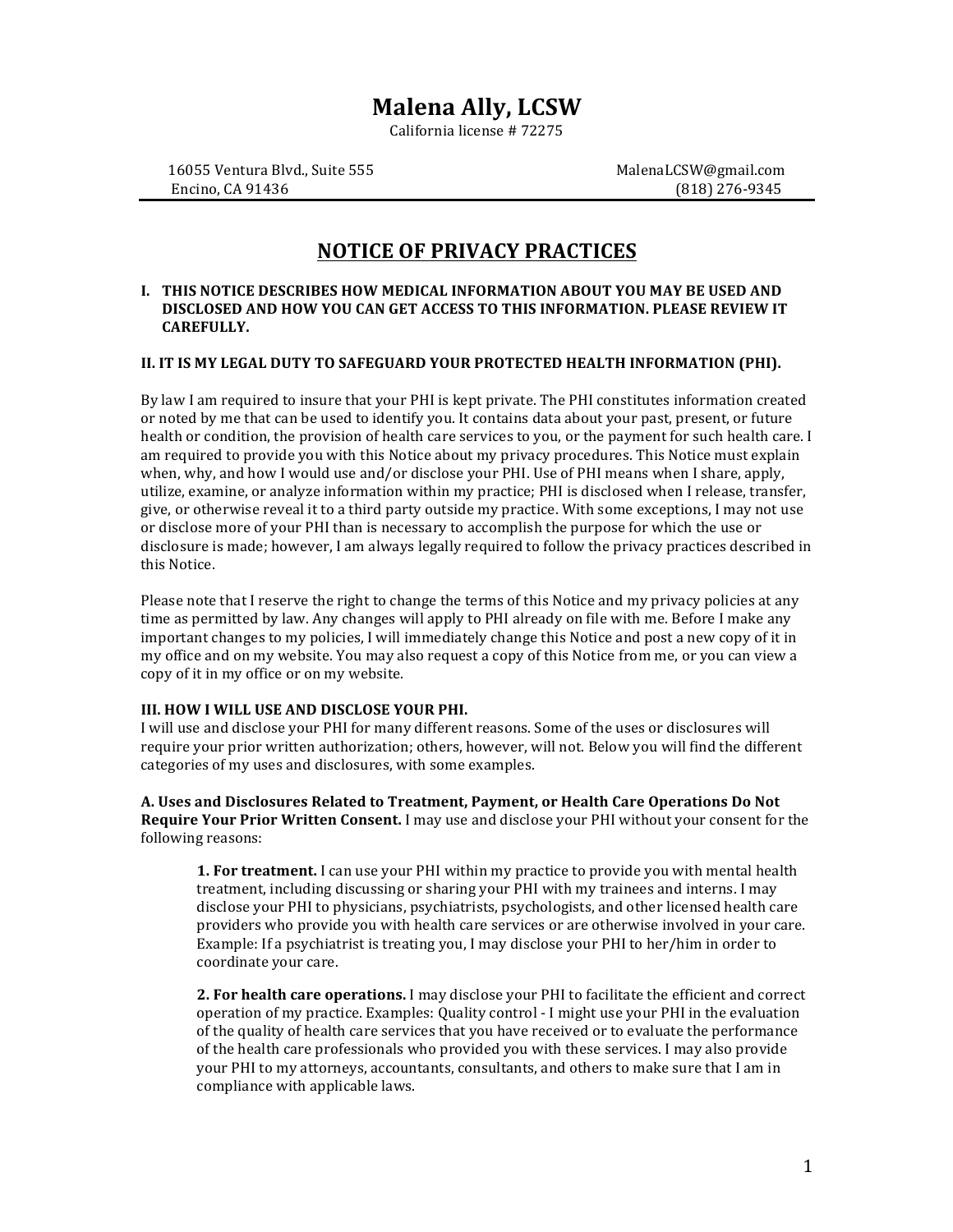**3. To obtain payment for treatment.** I may use and disclose your PHI to bill and collect payment for the treatment and services I provided you. Example: I might send your PHI to your insurance company or health plan in order to get payment for the health care services that I have provided to you. I could also provide your PHI to business associates, such as billing companies, claims processing companies, and others that process health care claims for my office.

**4. Other disclosures.** Examples: Your consent isn't required if you need emergency treatment provided that I attempt to get your consent after treatment is rendered. In the event that I try to get your consent but you are unable to communicate with me (for example, if you are unconscious or in severe pain) but I think that you would consent to such treatment if you could, I may disclose your PHI.

**B.** Certain Other Uses and Disclosures Do Not Require Your Consent. I may use and/or disclose your PHI without your consent or authorization for the following reasons:

1. When disclosure is required by federal, state, or local law; judicial, board, or **administrative proceedings; or, law enforcement.** Example: I may make a disclosure to the appropriate officials when a law requires me to report information to government agencies, law enforcement personnel and/or in an administrative proceeding.

**2.** If disclosure is compelled by a party to a proceeding before a court of an administrative agency pursuant to its lawful authority.

**3.** If disclosure is required by a search warrant lawfully issued to a governmental law **enforcement agency.** 

**4.** If disclosure is compelled by the patient or the patient's representative pursuant to California Health and Safety Codes or to corresponding federal statutes of regulations, such as the Privacy Rule that requires this Notice.

**5. To avoid harm.** I may provide PHI to law enforcement personnel or persons able to prevent or mitigate a serious threat to the health or safety of a person or the public (i.e., adverse reaction to meds).

**6.** If disclosure is compelled or permitted by the fact that you are in such mental or **emotional condition as to be dangerous to yourself or the person or property of** others, and if I determine that disclosure is necessary to prevent the threatened danger.

**7.** If disclosure is mandated by the California Child Abuse and Neglect Reporting law. For example, if I have a reasonable suspicion of child abuse or neglect.

**8.** If disclosure is mandated by the California Elder/Dependent Adult Abuse Reporting **law.** For example, if I have a reasonable suspicion of elder abuse or dependent adult abuse.

**9.** If disclosure is compelled or permitted by the fact that you tell me of a serious/imminent threat of physical violence by you against a reasonably identifiable victim or victims.

**10. For public health activities. Example: In the event of your death, if a disclosure is permitted or compelled, I may need to give the county coroner information about you.** 

**11. For health oversight activities.** Example: I may be required to provide information to assist the government in the course of an investigation or inspection of a health care organization or provider.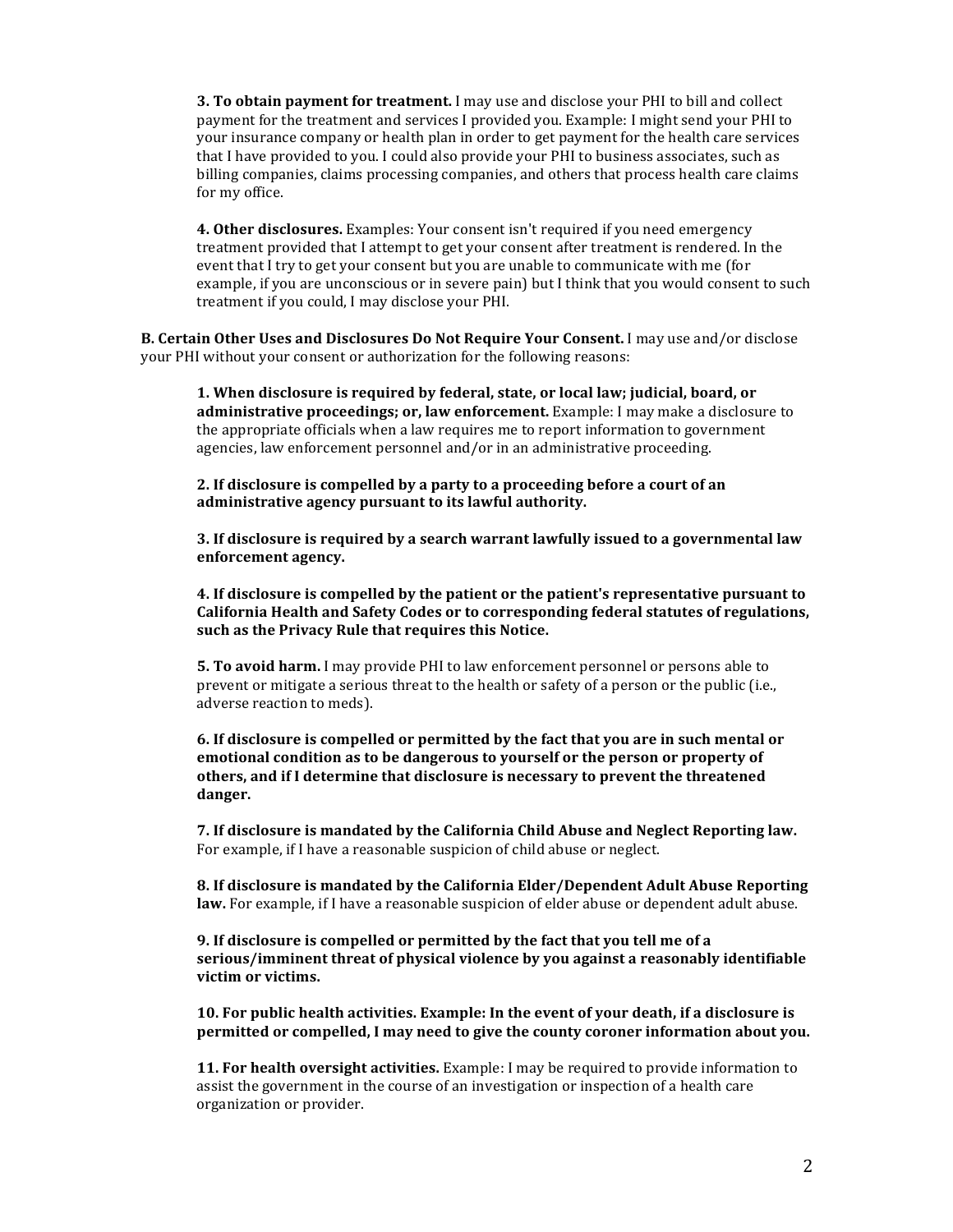**12. For specific government functions.** Examples: I may disclose PHI of military personnel and veterans under certain circumstances. Also, I may disclose PHI in the interests of national security, such as protecting the President of the United States or assisting with intelligence operations.

**13. For research purposes.** In certain circumstances, I may provide PHI in order to conduct medical research.

**14. For Workers' Compensation purposes.** I may provide PHI in order to comply with Workers' Compensation laws.

**15. Appointment reminders and health related benefits or services.** Examples: I may use PHI to provide appointment reminders. I may use PHI to give you information about alternative treatment options, or other health care services or benefits I offer.

**16.** If an arbitrator or arbitration panel compels disclosure, when arbitration is lawfully requested by either party, pursuant to subpoena duces tectum (e.g., a subpoena for mental health records) or any other provision authorizing disclosure in a proceeding before an arbitrator or arbitration panel.

**17.** If disclosure is required or permitted to a health oversight agency for oversight activities authorized by law. Example: When compelled by U.S. Secretary of Health and Human Services to investigate or assess my compliance with HIPAA regulations.

**18.** If disclosure is otherwise specifically required by law.

#### **C. Certain Uses and Disclosures Require You to Have the Opportunity to Object.**

**1.** Disclosures to family, friends, or others. I may provide your PHI to a family member, friend, or other individual who you indicate is involved in your care or responsible for the payment for your health care, unless you object in whole or in part. Retroactive consent may be obtained in emergency situations.

#### **D.** Other Uses and Disclosures Require Your Prior Written Authorization.

In any other situation not described in Sections IIIA, IIIB, and IIIC above, I will request your written authorization before using or disclosing any of your PHI. Even if you have signed an authorization to disclose your PHI, you may later revoke that authorization, in writing, to stop any future uses and disclosures (assuming that I haven't taken any action subsequent to the original authorization) of your PHI by me.

### **IV. WHAT RIGHTS YOU HAVE REGARDING YOUR PHI**

These are your rights with respect to your PHI:

**A.** The Right to See and Get Copies of Your PHI. In general, you have the right to see your PHI that is in my possession, or to get copies of it; however, you must request it in writing. If I do not have your PHI, but I know who does, I will advise you how you can get it. You will receive a response from me within 30 days of my receiving your written request. Under certain circumstances, I may feel I must deny your request, but if I do, I will give you, in writing, the reasons for the denial. I will also explain your right to have my denial reviewed. If you ask for copies of your PHI, I will charge you not more than \$.25 per page. I may see fit to provide you with a summary or explanation of the PHI, but only if you agree to it, as well as to the cost, in advance.

**B.** The Right to Request Limits on Uses and Disclosures of Your PHI. You have the right to ask that I limit how I use and disclose your PHI. While I will consider your request, I am not legally bound to agree. If I do agree to your request, I will put those limits in writing and abide by them except in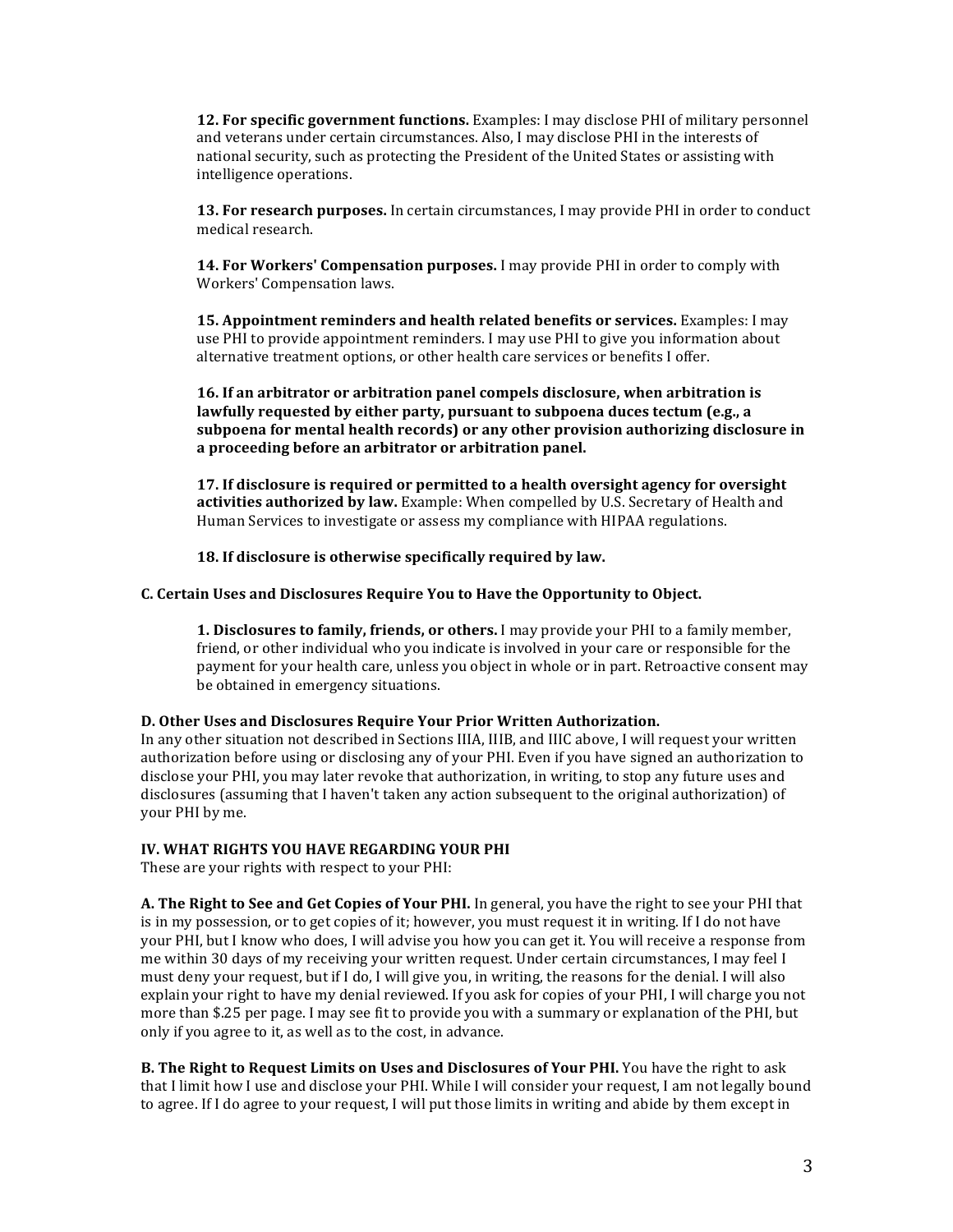emergency situations. You do not have the right to limit the uses and disclosures that I am legally required or permitted to make.

**C.** The Right to Choose How I Send Your PHI to You. It is your right to ask that your PHI be sent to you at an alternate address (for example, sending information to your work address rather than your home address) or by an alternate method (for example, via email instead of by regular mail). I am obliged to agree to your request providing that I can give you the PHI, in the format you requested, without undue inconvenience. I may not require an explanation from you as to the basis of your request as a condition of providing communications on a confidential basis.

**D.** The Right to Get a List of the Disclosures I Have Made. You are entitled to a list of disclosures of your PHI that I have made. The list will not include uses or disclosures to which you have already consented, i.e., those for treatment, payment, or health care operations, sent directly to you, or to your family; neither will the list include disclosures made for national security purposes, to corrections or law enforcement personnel, or disclosures made before April 15, 2003. After April 15, 2003, disclosure records will be held for six years.

I will respond to your request for an accounting of disclosures within 60 days of receiving your request. The list I give you will include disclosures made in the previous six years unless you indicate a shorter period. The list will include the date of the disclosure, to whom PHI was disclosed (including their address, if known), a description of the information disclosed, and the reason for the disclosure. I will provide the list to you at no cost, unless you make more than one request in the same year, in which case I will charge you a reasonable sum based on a set fee for each additional request. 

**E.** The Right to Amend Your PHI. If you believe that there is some error in your PHI or that important information has been omitted, it is your right to request that I correct the existing information or add the missing information. Your request and the reason for the request must be made in writing. You will receive a response within 60 days of my receipt of your request. I may deny your request, in writing, if I find that: the PHI is (a) correct and complete, (b) forbidden to be disclosed,  $(c)$  not part of my records, or  $(d)$  written by someone other than me. My denial must be in writing and must state the reasons for the denial. It must also explain your right to file a written statement objecting to the denial. If you do not file a written objection, you still have the right to ask that your request and my denial be attached to any future disclosures of your PHI. If I approve your request, I will make the change(s) to your PHI. Additionally, I will tell you that the changes have been made, and I will advise all others who need to know about the change(s) to your PHI.

**F.** The Right to Get This Notice by Email. You have the right to get this notice by email. You have the right to request a paper copy of it, as well.

## **V. HOW TO COMPLAIN ABOUT MY PRIVACY PRACTICES**

If, in your opinion, I may have violated your privacy rights, or if you object to a decision I made about access to your PHI, you are entitled to file a complaint with the person listed in Section VI below. You may also send a written complaint to the Secretary of the Department of Health and Human Services at 200 Independence Avenue S.W. Washington, D.C. 20201. If you file a complaint about my privacy practices, I will take no retaliatory action against you.

## VI. PERSON TO CONTACT FOR INFORMATION ABOUT THIS NOTICE OR TO COMPLAIN ABOUT **MY PRIVACY PRACTICES**

If you have any questions about this notice or any complaints about my privacy practices, or would like to know how to file a complaint with the Secretary of the Department of Health and Human Services, please contact me at:

> Malena Ally, LCSW 16055 Ventura Blvd., Suite 555 Encino, CA 91436 (818) 276-9345